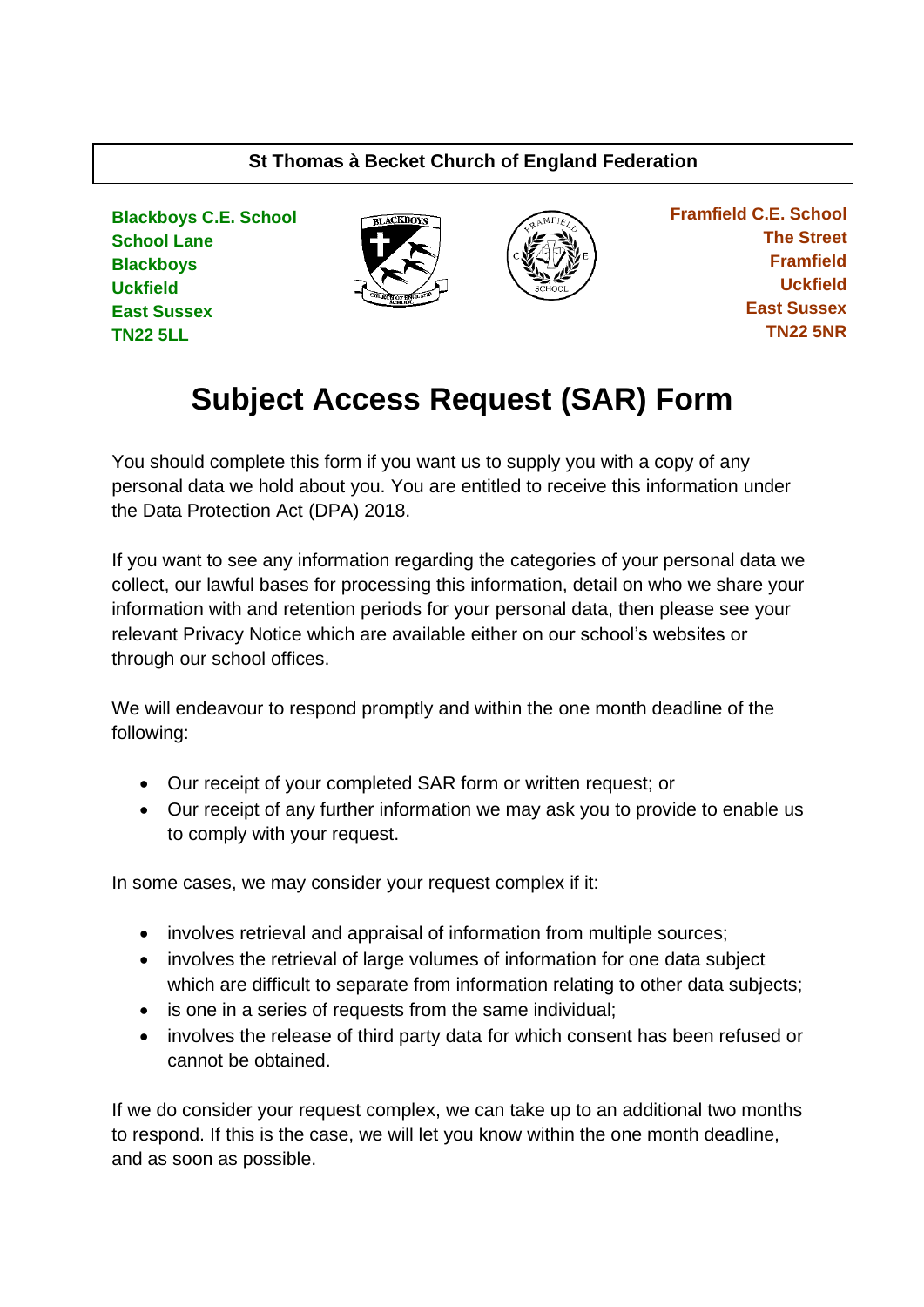The information you supply in this form will only be used for the purposes of identifying the personal data you are requesting and responding to your request.

You are not obliged to complete this form to make a request but doing so will make it easier for us to process your request quickly and efficiently.

*We ask that before completing the form you please refer to the guidance notes on page 6. Then please fill out the sections as instructed on the Subject Access Request Form below.*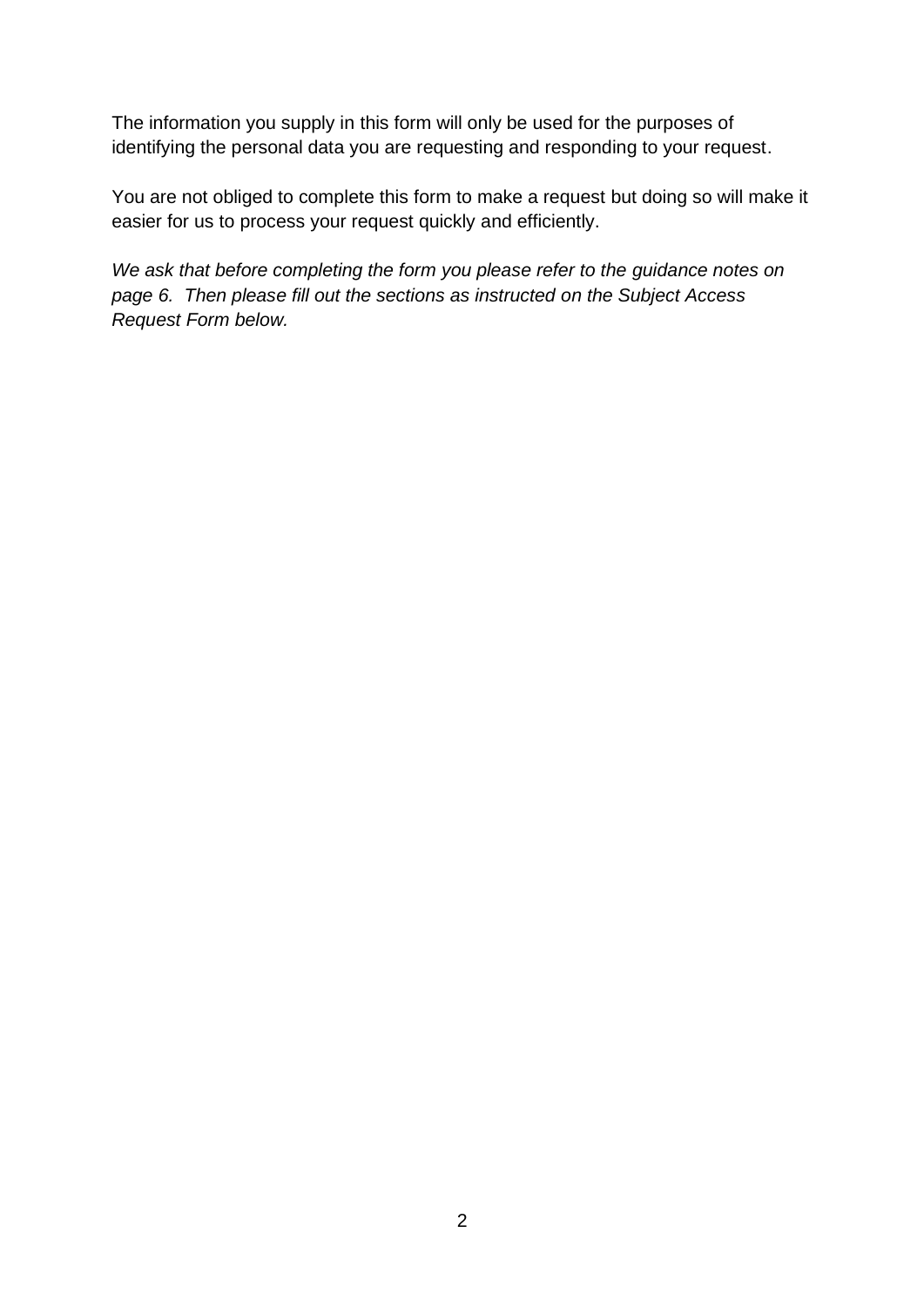#### **1) Data Subject's Details (person whose information you are requesting)**

| <b>Full name:</b>                   |  |
|-------------------------------------|--|
| Date of birth:                      |  |
| Address:                            |  |
| <b>Phone number:</b>                |  |
| <b>Email address:</b>               |  |
| Year group (if a pupil at           |  |
| the school) OR job role (if         |  |
| a previous or current<br>employee): |  |
|                                     |  |

#### **2) Are you the Data Subject?**



**YES:** I am the Data Subject and I will enclose proof of my identity (see guidance notes). *(Please skip section 3 and go to section 4)*



**NO:** I am acting on behalf of the Data Subject. I will enclose the Data Subject's written authority and proof of the data subject's identity and my own identity*. (Please go to Section 3)*

#### **3) Requestor Details**

| <b>Full name:</b>                           |  |
|---------------------------------------------|--|
| <b>Address:</b>                             |  |
| <b>Phone number:</b>                        |  |
| Email address:                              |  |
| <b>Relationship to the data</b><br>subject: |  |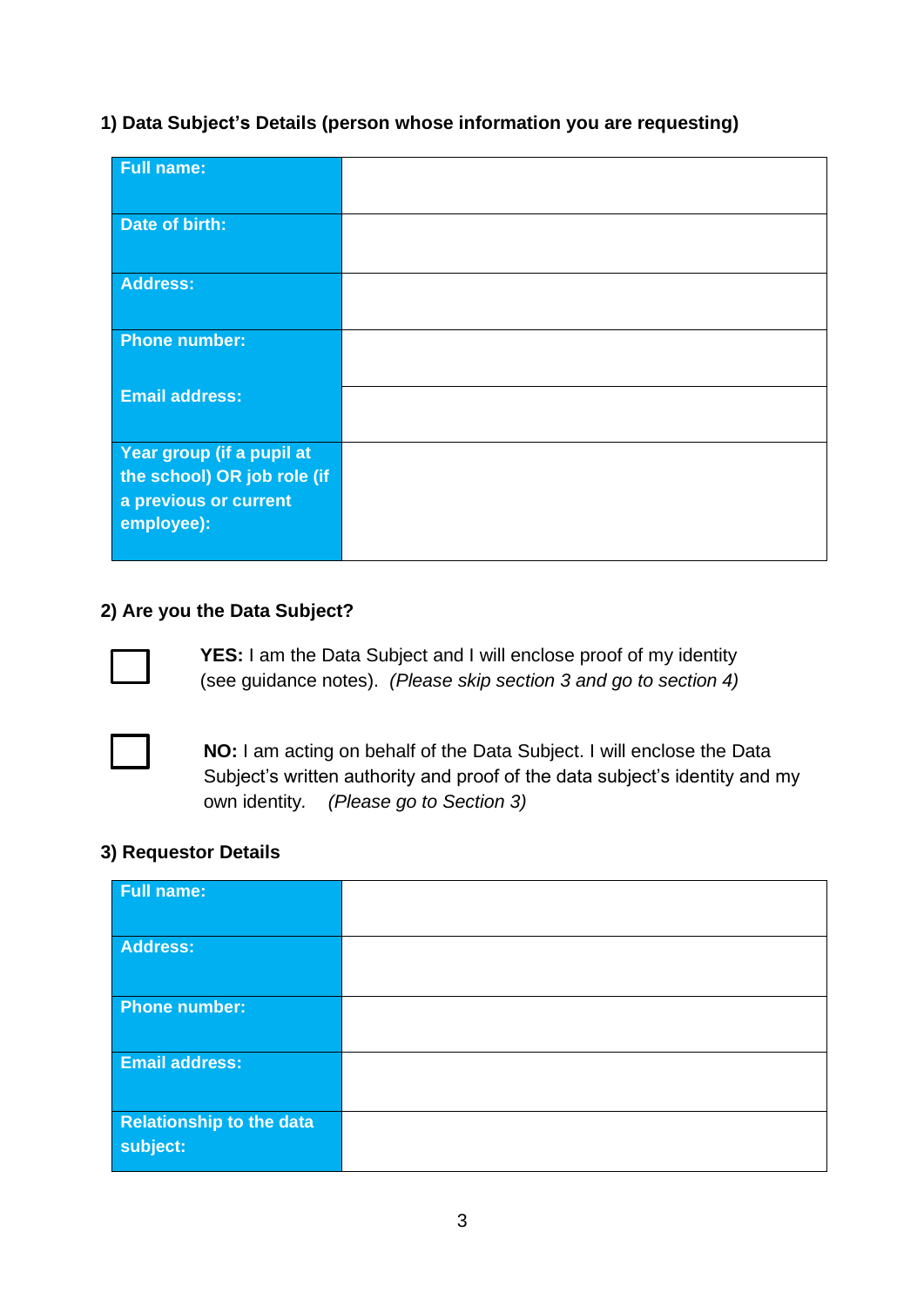#### **4) Details of Request**

(You should give as much information as you can to help with our search. If you believe the information you require is held in a specific department, please let us know. Also give us any relevant dates or names. These details will help us locate your information.)

Please note the following:

- You are only entitled to the Data Subject's own personal data and not to third party information (e.g. information about other people).
- We may ask you for further information in order to ensure we can locate the correct information.
- We can refuse a request if it is manifestly unfounded or excessive.

**5) Proof of Identification** (documents supplied as proof of identity or entitlement to request another person's personal data – please see note b and c in the guidance notes).

| <b>Please list the proof of</b> |
|---------------------------------|
| identification(s) you are       |
| sending over:                   |
|                                 |

#### **6) Declaration**

For the majority of cases, there is no fee to pay to make this request. However, if the request is deemed excessive or is a manifestly unfounded or repeat request, we may contact you to discuss an appropriate charge.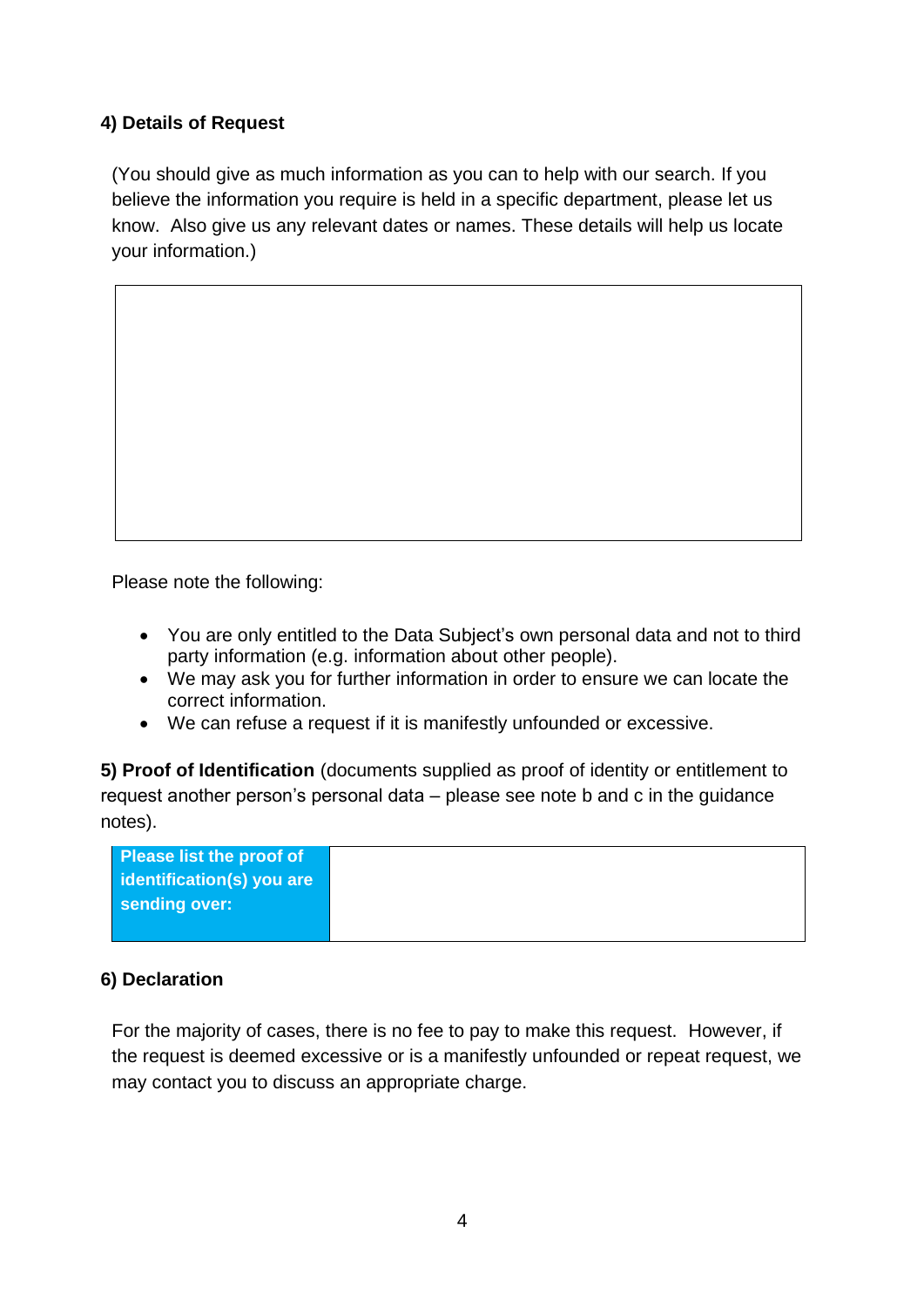The completed application form and supporting proof of identity/entitlement should be emailed or sent to either:

Mr G Sullivan Headteacher Blackboys Church of England Primary School School Lane **Blackboys** East Sussex TN22 5LL

Email Address: [office@blackboys.e-sussex.sch.uk](mailto:office@blackboys.e-sussex.sch.uk)

Mrs L Pestell Headteacher Framfield Church of England Primary School The Street Framfield East Sussex TN22 5NR

Email Address: [office@framfieldcep.e-sussex.sch.uk](mailto:office@framfieldcep.e-sussex.sch.uk)

| Signature of | Date: |  |
|--------------|-------|--|
| requestor:   |       |  |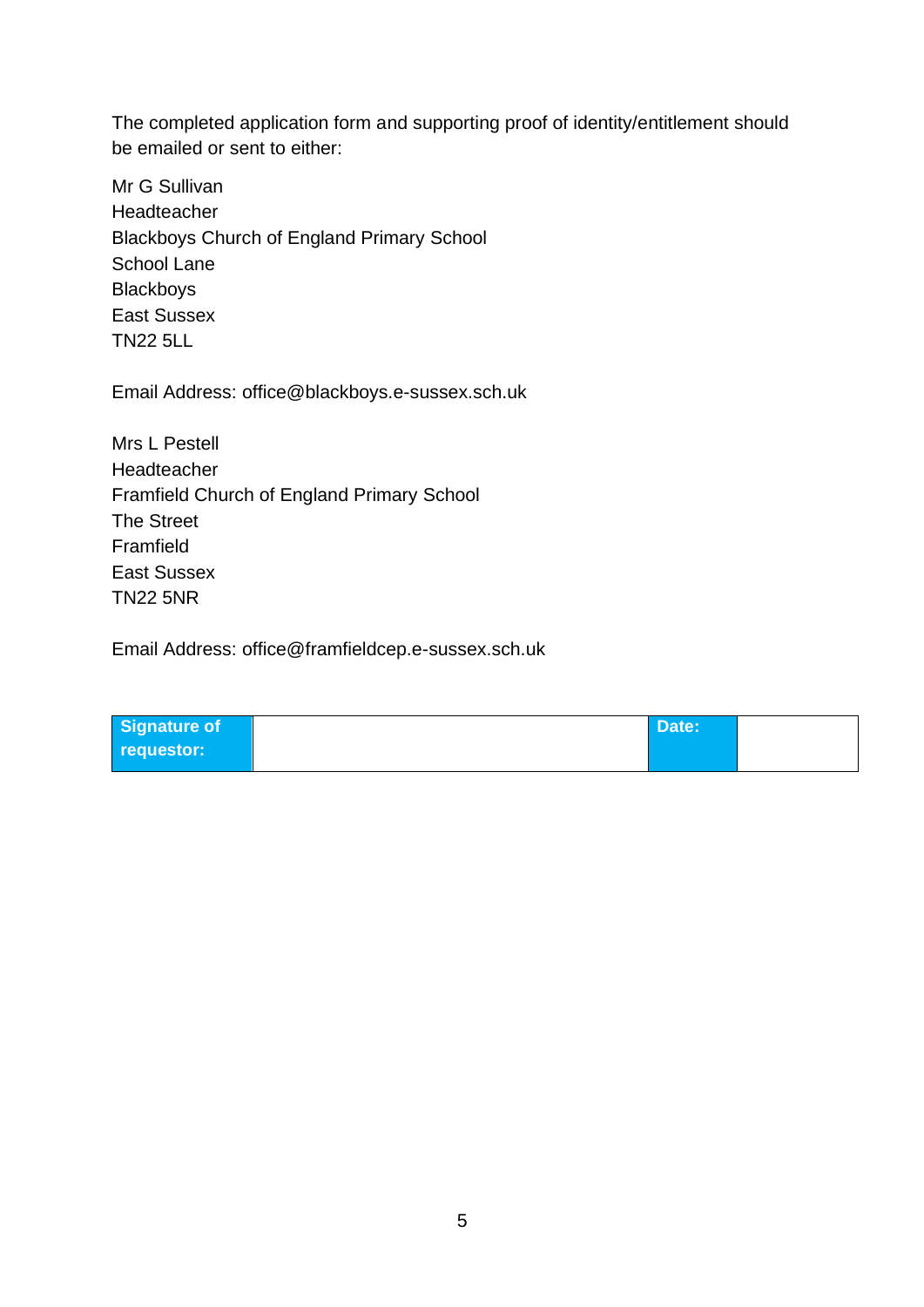# **GUIDANCE NOTES**

# **a) Age/parental requirements in terms of making a Subject Access Request (SAR) under the Data Protection Act 2018:**

Mature pupils aged 13 and over can make a SAR for themselves. If a pupil is under 13 though, a request must come from their parent or legal guardian.

We expect mature pupils aged 13 or over to make their own requests however a parent or legal guardian may make a request on behalf of their child aged 13 or over if their child is unable to act on their own behalf or gives their consent for the information to be released to the parent.

# **b) Proof of Entitlement to Request another person's Personal Information:**

People making a SAR on behalf of a Data Subject need to be able to show that they have the right to do so.

- If you make a SAR on behalf of a child or young person aged 13 15 years, we will independently seek their consent to release the documents to you, even if you have parental responsibility for them. Without this consent we would not disclose the information to you (providing the child in question had mental capacity to give consent).
- If you are making a SAR on behalf of a person with mental capacity aged 16 or over, we require;
- A signed letter of consent from the Data Subject saying that you can access their personal data.
- Proof of identification and proof of address documents for both the requester and the subject.

Subject Access Requests on behalf of persons lacking mental capacity:

• Please note we will only release information if we can establish that the disclosure is justified, having balanced the person's best interests against the person's right to privacy.

# **c) Evidencing Parental Responsibility**

Depending on your circumstances, different information will be required to evidence that you have parental responsibility for the child.

If you are a birth parent making a Subject Access Request on behalf of their child aged below 16 years: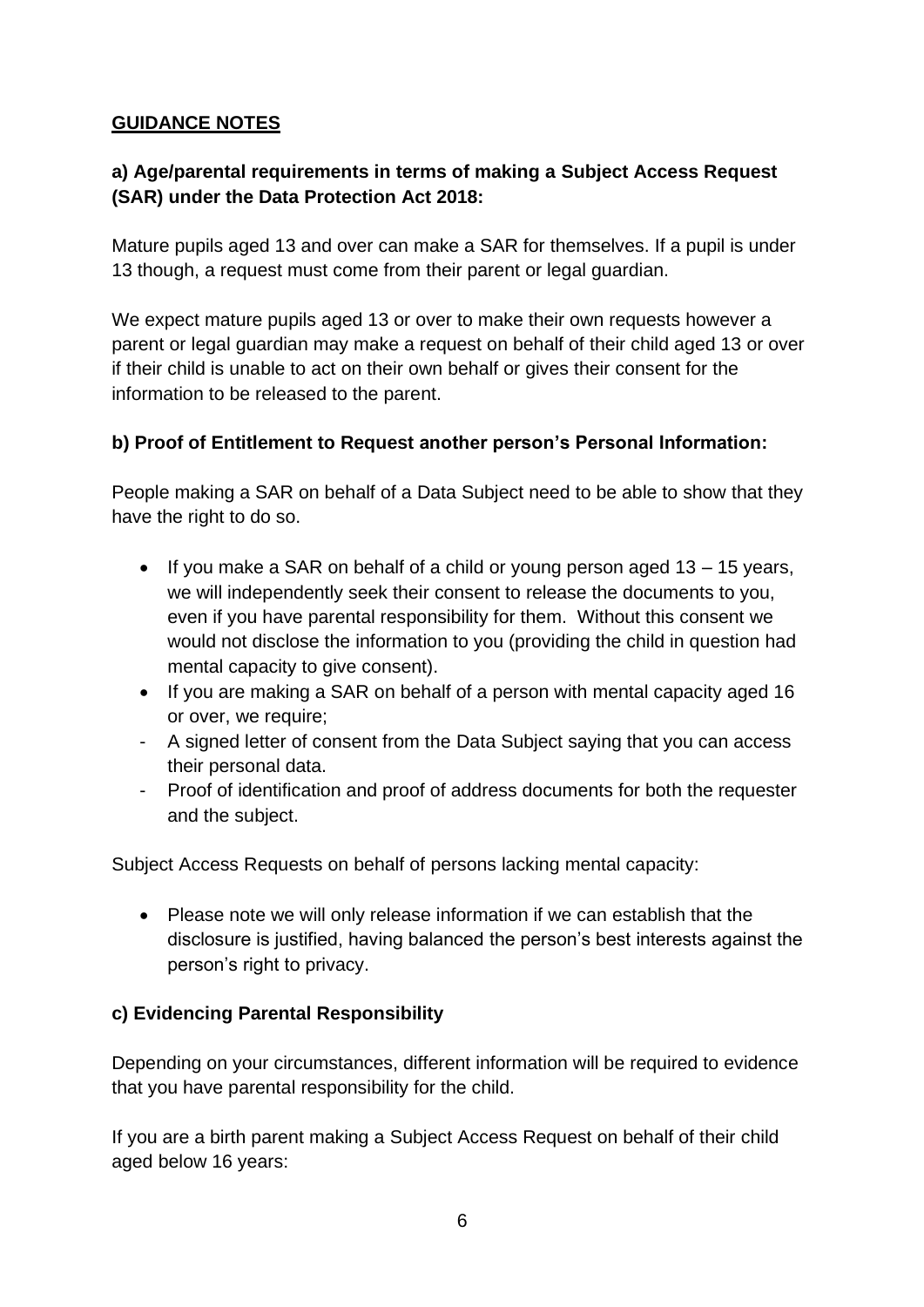For the **birth mother (married or unmarried to birth father of child)** you would need to provide a copy of the child's birth certificate – showing both the named mother, and the named child.

For the **birth father (married to birth mother of child)**, you would need to provide a copy of the child's birth certificate – showing the named father, the named child and the birth parents' marriage certificate.

For the **birth father (unmarried to birth mother of child)**, **if the child was born before 1 December 2003**, you would need to provide the child's birth certificate showing re-registration of the birth after 1 December 2003 and naming the birth father as the child's father, or a Parental Responsibility Order granted by Court, a Residence Order granted by Court, proof of being appointed the child's Guardian by Court, by child's birth mother or other Guardian, or a Parental Responsibility Agreement with birth mother.

For the **birth father (unmarried to birth mother of child), if the child was born after 1 December 2003**, you would need to provide a copy of the child's birth certificate naming the birth father, or a Parental Responsibility Order granted by Court, a Residence Order granted by Court, proof of being appointed the child's Guardian by Court, by child's birth mother or other Guardian, or a Parental Responsibility Agreement with birth mother.

**A person who is not the child's parent** making a Subject Access Request on behalf of a child aged below 16 years would need to provide: a Residence Order granted by Court, a Special Guardianship Order granted by Court, or proof of permission to make the Subject Access Request – a signed letter or consent form from a person with parental responsibility and/or from the child (if the child is 13 years or older).

**An adoptive parent** making a Subject Access Request on behalf of their child aged below 16 years must provide a copy of the Adoption Order.

#### **d) Proof of identity:**

Proof of name and address is required to ensure we only give information to the correct person. We consider recent to be less than three months old.

If you are a pupil (aged 13 or over) who is making a request, proof of name will be sufficient.

• Proof of name = passport, photo driving license, national identity card, birth certificate.